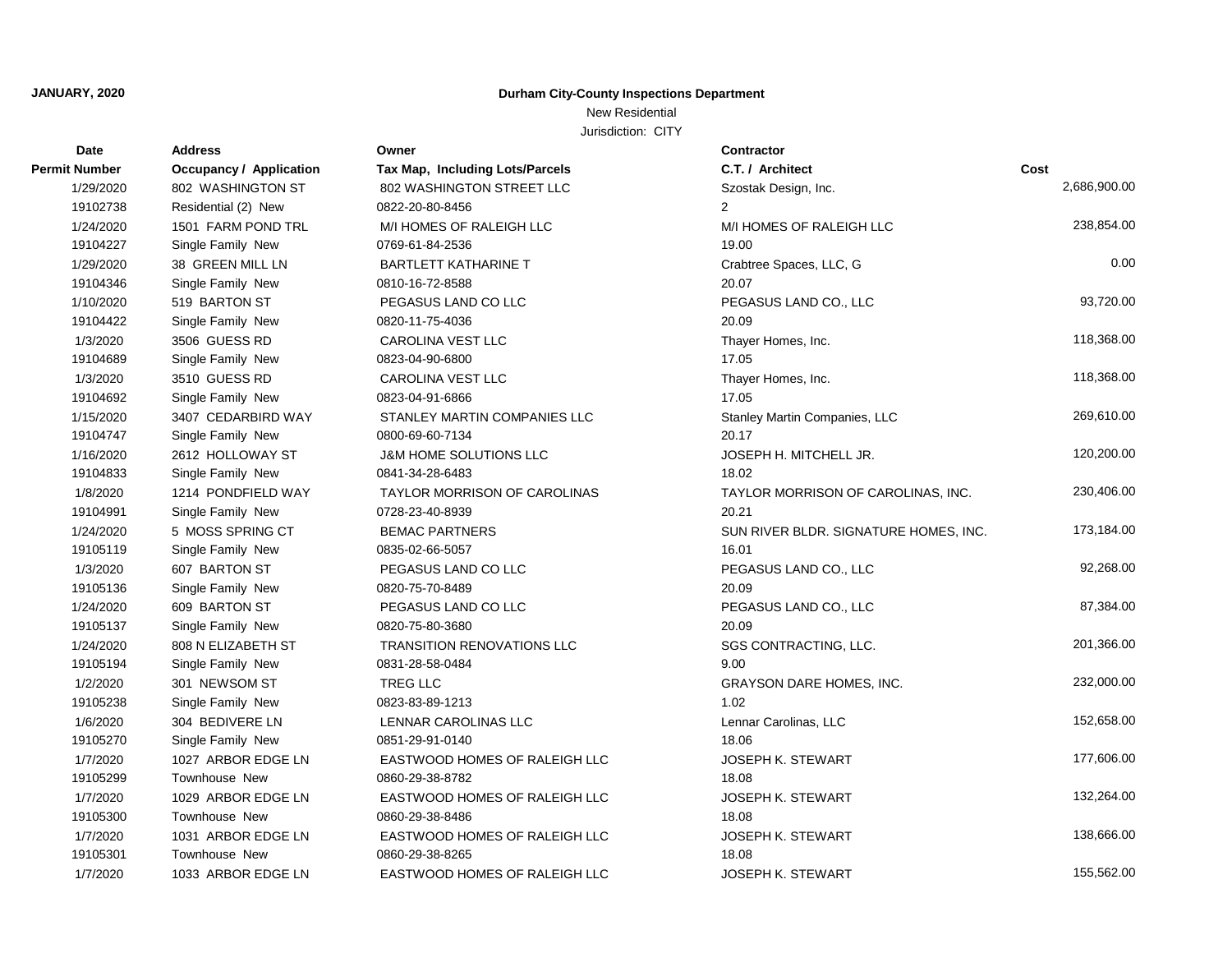# New Residential

| Date                 | <b>Address</b>                 | Owner                           | Contractor                                |            |
|----------------------|--------------------------------|---------------------------------|-------------------------------------------|------------|
| <b>Permit Number</b> | <b>Occupancy / Application</b> | Tax Map, Including Lots/Parcels | C.T. / Architect                          | Cost       |
| 19105302             | Townhouse New                  | 0860-29-37-8959                 | 18.08                                     |            |
| 1/7/2020             | 1037 ARBOR EDGE LN             | EASTWOOD HOMES OF RALEIGH LLC   | <b>JOSEPH K. STEWART</b>                  | 177,606.00 |
| 19105303             | <b>Townhouse New</b>           | 0860-29-37-8740                 | 18.08                                     |            |
| 1/7/2020             | 1039 ARBOR EDGE LN             | EASTWOOD HOMES OF RALEIGH LLC   | <b>JOSEPH K. STEWART</b>                  | 138,666.00 |
| 19105304             | <b>Townhouse New</b>           | 0860-29-37-8434                 | 18.08                                     |            |
| 1/7/2020             | 1041 ARBOR EDGE LN             | EASTWOOD HOMES OF RALEIGH LLC   | <b>JOSEPH K. STEWART</b>                  | 138,666.00 |
| 19105305             | Townhouse New                  | 0860-29-37-8222                 | 18.08                                     |            |
| 1/7/2020             | 1043 ARBOR EDGE LN             | EASTWOOD HOMES OF RALEIGH LLC   | JOSEPH K. STEWART                         | 155,562.00 |
| 19105307             | Townhouse New                  | 0860-29-36-8906                 | 18.08                                     |            |
| 1/7/2020             | 122 LAUREL AVE                 | HABITAT FOR HUMANITY OF         | HABITAT FOR HUMANITY OF DURHAM INC.       | 96,360.00  |
| 19105309             | Single Family New              | 0831-14-24-5213                 | 11                                        |            |
| 1/15/2020            | 1017 ARBOR EDGE LN             | EASTWOOD HOMES OF RALEIGH LLC   | <b>JOSEPH K. STEWART</b>                  | 155,562.00 |
| 19105316             | Townhouse New                  | 0860-29-49-0724                 | 18.08                                     |            |
| 1/15/2020            | 1019 ARBOR EDGE LN             | EASTWOOD HOMES OF RALEIGH LLC   | <b>JOSEPH K. STEWART</b>                  | 138,666.00 |
| 19105318             | <b>Townhouse New</b>           | 0860-29-39-9581                 | 18.08                                     |            |
| 1/15/2020            | 1021 ARBOR EDGE LN             | EASTWOOD HOMES OF RALEIGH LLC   | <b>JOSEPH K. STEWART</b>                  | 138,666.00 |
| 19105319             | Townhouse New                  | 0860-29-39-9341                 | 18.08                                     |            |
| 1/15/2020            | 1023 ARBOR EDGE LN             | EASTWOOD HOMES OF RALEIGH LLC   | <b>JOSEPH K. STEWART</b>                  | 155,562.00 |
| 19105320             | Townhouse New                  | 0860-29-39-8074                 | 18.08                                     |            |
| 1/15/2020            | 126 LAUREL AVE                 | HABITAT FOR HUMANITY OF         | HABITAT FOR HUMANITY OF DURHAM INC.       | 91,080.00  |
| 19105331             | Single Family New              | 0831-13-24-4210                 | 11                                        |            |
| 1/8/2020             | 716 EVA ST                     | <b>WIMBERLY GREG</b>            | A. Wimberley Builders                     | 200,000.00 |
| 19105335             | Single Family New              | 0831-10-36-0408                 | 11                                        |            |
| 1/14/2020            | 1204 SEDGEFIELD ST             | PRIME VENTURES LLC              | Horizon Building Solutions, Inc.          | 195,000.00 |
| 19105340             | Single Family New              | 0822-10-45-7238                 | 3.01                                      |            |
| 1/30/2020            | 305 E DELAFIELD AVE            | KIRKPATRICK DAVID A             | Architrave Construction, Inc.             | 70,208.00  |
| 19105370             | Single Family New              | 0833-18-20-8243                 | 1.01                                      |            |
| 1/3/2020             | 1203 BENT WILLOW DR            | VK MAGNOLIA LLC                 | Ryan Homes and/or NV Homes NVR, Inc., T/A | 138,864.00 |
| 19105386             | Single Family New              | 0833-01-49-3667                 | 17.09                                     |            |
| 1/7/2020             | 313 BEDIVERE LN                | LENNAR CAROLINAS LLC            | Lennar Carolinas, LLC                     | 148,566.00 |
| 19105399             | Single Family New              | 0851-28-79-1810                 | 18.06                                     |            |
| 1/6/2020             | 315 BEDIVERE LN                | LENNAR CAROLINAS LLC            | Lennar Carolinas, LLC                     | 152,658.00 |
| 19105453             | Single Family New              | 0851-28-69-5655                 | 18.06                                     |            |
| 1/23/2020            | 1102 FARM LEAF DR              | RREF II-FH NC SIERRA LLC        | Lennar Carolinas, LLC                     | 286,968.00 |
| 19105460             | Single Family New              | 0769-01-18-4828                 | 19                                        |            |
| 1/9/2020             | 107 SILVER FIR LN              | LENNAR CAROLINAS LLC            | Lennar Carolinas, LLC                     | 154,770.00 |
| 19105461             | Single Family New              | 0729-85-83-9685                 | 20.25                                     |            |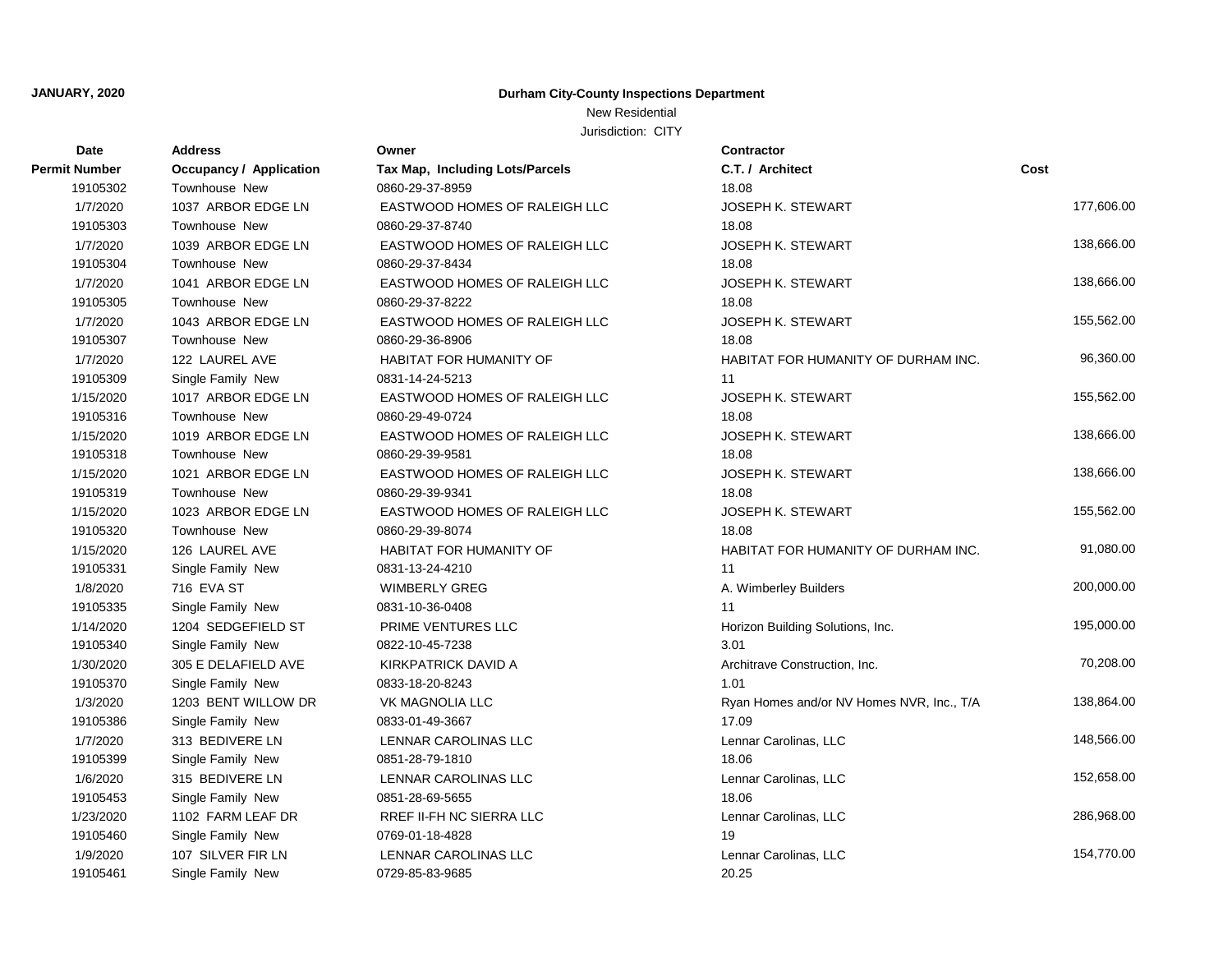# New Residential

| Date                 | <b>Address</b>                 | Owner                             | <b>Contractor</b>                  |            |
|----------------------|--------------------------------|-----------------------------------|------------------------------------|------------|
| <b>Permit Number</b> | <b>Occupancy / Application</b> | Tax Map, Including Lots/Parcels   | C.T. / Architect                   | Cost       |
| 1/7/2020             | 608 ATTICUS WAY                | AV HOMES OF RALEIGH LLC           | TAYLOR MORRISON OF CAROLINAS, INC. | 151,500.00 |
| 19105463             | Single Family New              | 0748-94-03-4844                   | 20.28                              |            |
| 1/7/2020             | 907 DASHWOOD DR                | AV HOMES OF RALEIGH LLC           | TAYLOR MORRISON OF CAROLINAS, INC. | 179,475.00 |
| 19105464             | Single Family New              | 0748-94-07-4004                   | 20.28                              |            |
| 1/7/2020             | 525 LANGHORNE DR               | AV HOMES OF RALEIGH LLC           | TAYLOR MORRISON OF CAROLINAS, INC. | 196,275.00 |
| 19105465             | Single Family New              | 0748-94-57-3883                   | 20.28                              |            |
| 1/7/2020             | 1110 GRANGERFORD CT            | AV HOMES OF RALEIGH LLC           | TAYLOR MORRISON OF CAROLINAS, INC. | 299,850.00 |
| 19105466             | Single Family New              | 0748-84-59-9150                   | 20.28                              |            |
| 1/9/2020             | 1047 ARBOR EDGE LN             | EASTWOOD HOMES OF RALEIGH LLC     | <b>JOSEPH K. STEWART</b>           | 153,186.00 |
| 19105478             | <b>Townhouse New</b>           | 0860-29-36-7697                   | 18.08                              |            |
| 1/9/2020             | 1049 ARBOR EDGE LN             | EASTWOOD HOMES OF RALEIGH LLC     | <b>JOSEPH K. STEWART</b>           | 138,666.00 |
| 19105479             | Townhouse New                  | 0860-29-36-7481                   | 18.08                              |            |
| 1/9/2020             | 1051 ARBOR EDGE LN             | EASTWOOD HOMES OF RALEIGH LLC     | JOSEPH K. STEWART                  | 138,930.00 |
| 19105480             | <b>Townhouse New</b>           | 0860-29-36-7179                   | 18.08                              |            |
| 1/9/2020             | 1053 ARBOR EDGE LN             | EASTWOOD HOMES OF RALEIGH LLC     | <b>JOSEPH K. STEWART</b>           | 153,186.00 |
| 19105481             | Townhouse New                  | 0860-29-35-7954                   | 18.08                              |            |
| 1/23/2020            | 1211 GARDENGATE DR             | EPCON ANDREWS CHAPEL LLC          | EPCON COMMUNITIES CAROLINAS LLC    | 233,508.00 |
| 19105484             | Single Family New              | 0769-55-32-6110                   | 19.00                              |            |
| 1/23/2020            | 1137 RESTORATION DR            | EPCON ANDREWS CHAPEL LLC          | EPCON COMMUNITIES CAROLINAS LLC    | 234,564.00 |
| 19105485             | Single Family New              | 0769-54-38-2937                   | 19.00                              |            |
| 1/23/2020            | 1116 RESTORATION DR            | EPCON ANDREWS CHAPEL LLC          | EPCON COMMUNITIES CAROLINAS LLC    | 190,344.00 |
| 19105487             | Single Family New              | 0769-55-50-3664                   | 19.00                              |            |
| 1/23/2020            | 1121 RESTORATION DR            | EPCON ANDREWS CHAPEL LLC          | EPCON COMMUNITIES CAROLINAS LLC    | 178,068.00 |
| 19105488             | Single Family New              | 0769-54-58-3944                   | 19.00                              |            |
| 1/23/2020            | 1204 RESTORATION DR            | EPCON ANDREWS CHAPEL LLC          | EPCON COMMUNITIES CAROLINAS LLC    | 237,666.00 |
| 19105490             | Single Family New              | 0769-55-10-6669                   | 19.00                              |            |
| 1/23/2020            | 1200 RESTORATION DR            | EPCON ANDREWS CHAPEL LLC          | EPCON COMMUNITIES CAROLINAS LLC    | 220,176.00 |
| 19105492             | Single Family New              | 0769-55-20-2609                   | 19.00                              |            |
| 1/23/2020            | 1213 GARDENGATE DR             | EPCON ANDREWS CHAPEL LLC          | EPCON COMMUNITIES CAROLINAS LLC    | 212,454.00 |
| 19105493             | Single Family New              | 0769-55-31-6506                   | 19.00                              |            |
| 1/23/2020            | 1209 GARDENGATE DR             | EPCON ANDREWS CHAPEL LLC          | EPCON COMMUNITIES CAROLINAS LLC    | 170,940.00 |
| 19105495             | Single Family New              | 0769-55-32-6622                   | 19.00                              |            |
| 1/7/2020             | 808 N ELIZABETH ST             | <b>TRANSITION RENOVATIONS LLC</b> | SGS CONTRACTING, LLC.              | 130,000.00 |
| 19105505             | Single Family New              | 0831-28-58-0484                   | 9                                  |            |
| 1/7/2020             | 1117 GENTLE REED DR            | LENNAR CAROLINAS LLC              | Lennar Carolinas, LLC              | 136,224.00 |
| 19105515             | Townhouse New                  | 0851-39-42-6028                   | 18.06                              |            |
| 1/7/2020             | 1119 GENTLE REED DR            | LENNAR CAROLINAS LLC              | Lennar Carolinas, LLC              | 136.224.00 |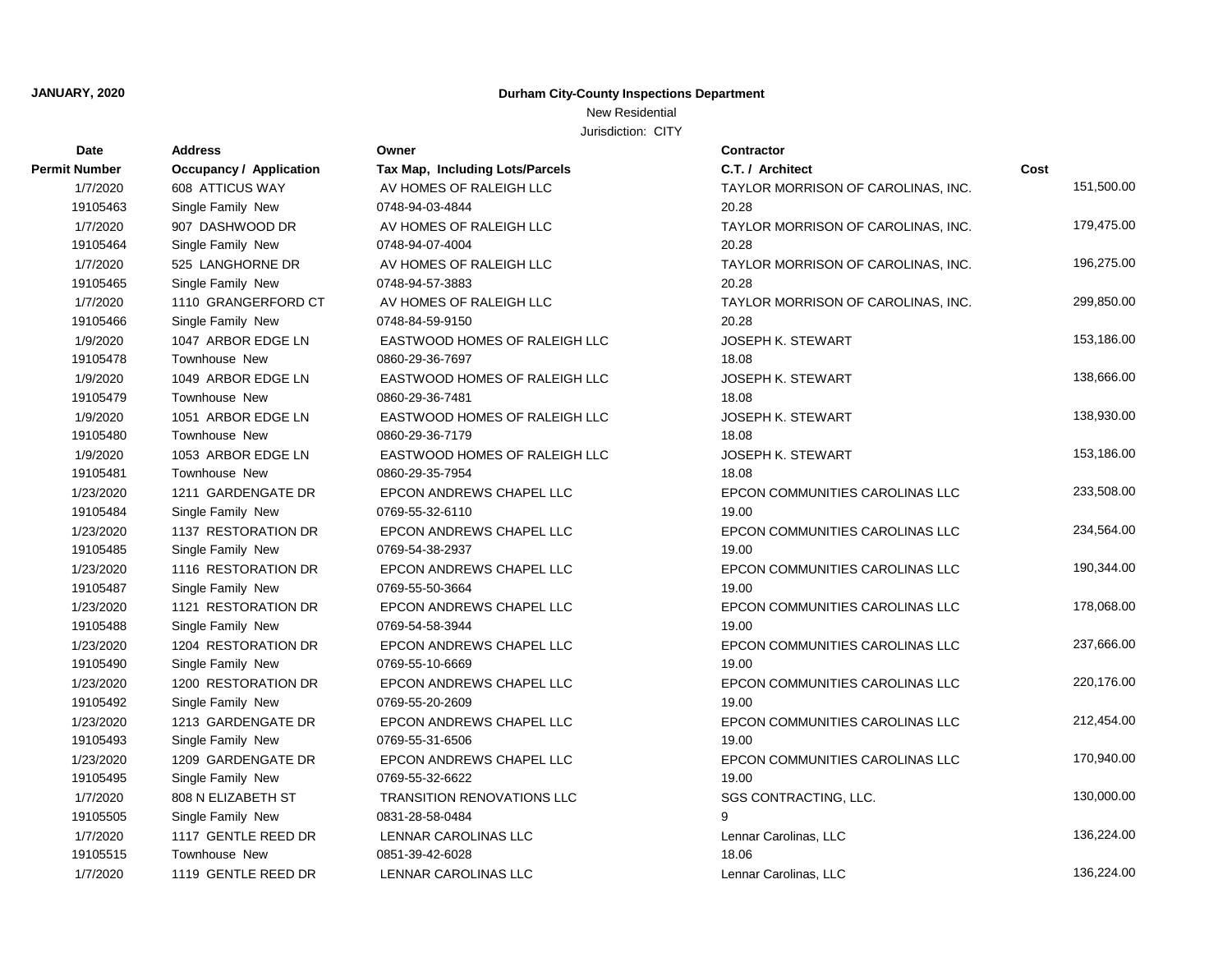# New Residential

| <b>Date</b>          | <b>Address</b>                 | Owner                               | Contractor                                |            |
|----------------------|--------------------------------|-------------------------------------|-------------------------------------------|------------|
| <b>Permit Number</b> | <b>Occupancy / Application</b> | Tax Map, Including Lots/Parcels     | C.T. / Architect                          | Cost       |
| 19105516             | Townhouse New                  | 0851-39-42-8162                     | 18.06                                     |            |
| 1/7/2020             | 1121 GENTLE REED DR            | LENNAR CAROLINAS LLC                | Lennar Carolinas, LLC                     | 162,360.00 |
| 19105517             | Townhouse New                  | 0851-39-52-1115                     | 18.06                                     |            |
| 1/7/2020             | 1100 MONTAGUE AVE              | RREF II-FH NC SIERRA LLC            | Lennar Carolinas, LLC                     | 174,834.00 |
| 19105518             | Single Family New              | 0769-01-17-6530                     | 19                                        |            |
| 1/6/2020             | 1712 SANDOVAL DR               | SCOTTIE TREY LAND LLC               | THE DREES HOMES COMPANY                   | 282,744.00 |
| 19105520             | Single Family New              | 0850-60-67-7354                     | 18.08                                     |            |
| 1/6/2020             | 118 PELSETT ST                 | PULTE HOME COMPANY LLC              | Pulte Home Company, LLC                   | 120,516.00 |
| 19105524             | Townhouse New                  | 0758-37-36-8471                     | 20.28                                     |            |
| 1/6/2020             | 120 PELSETT ST                 | PULTE HOME COMPANY LLC              | Pulte Home Company, LLC                   | 115,236.00 |
| 19105525             | Townhouse New                  | 0758-37-46-1317                     | 20.28                                     |            |
| 1/6/2020             | 124 PELSETT ST                 | PULTE HOME COMPANY LLC              | Pulte Home Company, LLC                   | 115,236.00 |
| 19105526             | Townhouse New                  | 0758-37-46-3333                     | 20.28                                     |            |
| 1/6/2020             | 126 PELSETT ST                 | PULTE HOME COMPANY LLC              | Pulte Home Company, LLC                   | 121,704.00 |
| 19105527             | <b>Townhouse New</b>           | 0758-37-46-5279                     | 20.28                                     |            |
| 1/7/2020             | 409 COURTSHIP CV               | AV HOMES OF RALEIGH LLC             | TAYLOR MORRISON OF CAROLINAS, INC.        | 196,275.00 |
| 19105531             | Single Family New              | 0748-85-92-1353                     | 20.28                                     |            |
| 1/6/2020             | 3402 CEDARBIRD WAY             | STANLEY MARTIN COMPANIES LLC        | Stanley Martin Companies, LLC             | 230,736.00 |
| 19105532             | Single Family New              | 0800-68-78-9132                     | 20.17                                     |            |
| 1/27/2020            | 204 TAMWORTH CRK               | CREEKSIDE COMMONS DEVELOPERS        | Ryan Homes and/or NV Homes NVR, Inc., T/A | 155,958.00 |
| 19105535             | Townhouse New                  | 0709-23-17-3224                     | 20.18                                     |            |
| 1/27/2020            | 206 TAMWORTH CRK               | <b>CREEKSIDE COMMONS DEVELOPERS</b> | Ryan Homes and/or NV Homes NVR, Inc., T/A | 156,816.00 |
| 19105536             | Townhouse New                  | 0709-23-07-9380                     | 20.18                                     |            |
| 1/27/2020            | 208 TAMWORTH CRK               | CREEKSIDE COMMONS DEVELOPERS        | Ryan Homes and/or NV Homes NVR, Inc., T/A | 156,816.00 |
| 19105537             | <b>Townhouse New</b>           | 0709-23-07-7362                     | 20.18                                     |            |
| 1/27/2020            | 210 TAMWORTH CRK               | <b>CREEKSIDE COMMONS DEVELOPERS</b> | Ryan Homes and/or NV Homes NVR, Inc., T/A | 157,806.00 |
| 19105538             | Townhouse New                  | 0709-23-07-5343                     | 20.18                                     |            |
| 1/27/2020            | 212 TAMWORTH CRK               | <b>CREEKSIDE COMMONS DEVELOPERS</b> | Ryan Homes and/or NV Homes NVR, Inc., T/A | 185,922.00 |
| 19105539             | Townhouse New                  | 0709-23-07-3335                     | 20.18                                     |            |
| 1/27/2020            | 214 TAMWORTH CRK               | CREEKSIDE COMMONS DEVELOPERS        | Ryan Homes and/or NV Homes NVR, Inc., T/A | 185,064.00 |
| 19105540             | Townhouse New                  | 0709-23-07-0347                     | 20.18                                     |            |
| 1/29/2020            | 4 MARS CT                      | <b>EVERGREEN STONE CORPORATION</b>  | Anthony White, T/A                        | 147,708.00 |
| 19105552             | Single Family New              | 0841-02-97-4731                     | 18.02                                     |            |
| 1/24/2020            | 2008 ARBORWOOD DR              | LAKEFIELD FARM LLC                  | HOMES BY DICKERSON, INC.                  | 382,000.00 |
| 19105554             | Single Family New              | 0813-79-33-8045                     | 17.07                                     |            |
| 1/14/2020            | 2115 MEADOWCREEK DR            | LAKEFIELD FARM LLC                  | HOMES BY DICKERSON, INC.                  | 433,000.00 |
| 19105555             | Single Family New              | 0813-79-09-6558                     | 17.07                                     |            |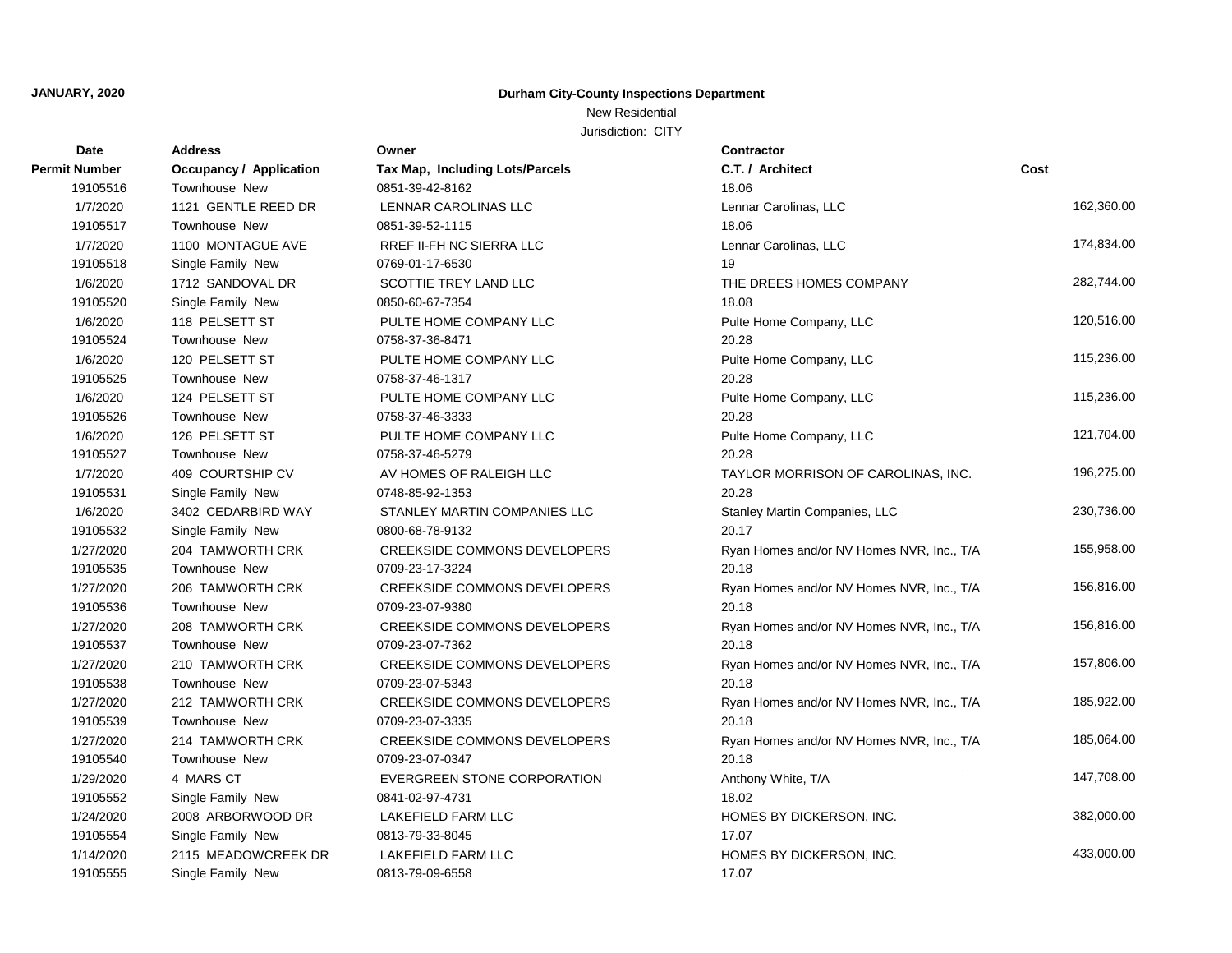# New Residential

| Date                 | <b>Address</b>                 | Owner                           | Contractor                            |            |
|----------------------|--------------------------------|---------------------------------|---------------------------------------|------------|
| <b>Permit Number</b> | <b>Occupancy / Application</b> | Tax Map, Including Lots/Parcels | C.T. / Architect                      | Cost       |
| 1/14/2020            | 1837 SANDOVAL DR               | SCOTTIE TREY LAND LLC           | THE DREES HOMES COMPANY               | 193,116.00 |
| 19105568             | Single Family New              | 0850-50-57-6131                 | 18.08                                 |            |
| 1/14/2020            | 1025 CHAMBLEE CT               | RREF II-FH NC SIERRA LLC        | Lennar Carolinas, LLC                 | 168,432.00 |
| 19105570             | Single Family New              | 0769-01-19-8559                 | 19                                    |            |
| 1/24/2020            | 1104 FARM LEAF DR              | RREF II-FH NC SIERRA LLC        | Lennar Carolinas, LLC                 | 292,842.00 |
| 19105571             | Single Family New              | 0769-01-18-4943                 | 19                                    |            |
| 1/14/2020            | 1009 BEYER PL                  | ASHTON RALEIGH RESIDENTIAL LLC  | Ashton Raleigh Residential L.L.C.     | 184,866.00 |
| 19105574             | Townhouse New                  | 0749-01-19-3246                 | 18.09                                 |            |
| 1/14/2020            | 1005 BEYER PL                  | ASHTON RALEIGH RESIDENTIAL LLC  | Ashton Raleigh Residential L.L.C.     | 142,135.00 |
| 19105575             | Townhouse New                  | 0749-01-19-3224                 | 18.09                                 |            |
| 1/14/2020            | 1007 BEYER PL                  | ASHTON RALEIGH RESIDENTIAL LLC  | Ashton Raleigh Residential L.L.C.     | 132,565.00 |
| 19105576             | Townhouse New                  | 0749-01-19-3213                 | 18.09                                 |            |
| 1/14/2020            | 1009 BEYER PL                  | ASHTON RALEIGH RESIDENTIAL LLC  | Ashton Raleigh Residential L.L.C.     | 142,135.00 |
| 19105577             | Townhouse New                  | 0749-01-19-3246                 | 18.09                                 |            |
| 1/14/2020            | 1011 BEYER PL                  | ASHTON RALEIGH RESIDENTIAL LLC  | Ashton Raleigh Residential L.L.C.     | 132,565.00 |
| 19105578             | Townhouse New                  | 0749-01-19-2281                 | 18.09                                 |            |
| 1/14/2020            | 1013 BEYER PL                  | ASHTON RALEIGH RESIDENTIAL LLC  | Ashton Raleigh Residential L.L.C.     | 184,866.00 |
| 19105579             | <b>Townhouse New</b>           | 0749-01-19-2169                 | 18.09                                 |            |
| 1/24/2020            | 3110 ALABAMA AVE               | <b>GOLD LEAF VENTURES LLC</b>   | <b>DANIEL RIOS</b>                    | 200,900.00 |
| 19105598             | Single Family New              | 0813-92-98-7959                 | 17.05                                 |            |
| 1/24/2020            | 1304 TAMARISK LN               | RREF II-FH NC SIERRA LLC        | Lennar Carolinas, LLC                 | 263,802.00 |
| 19105599             | Single Family New              | 0769-01-27-6893                 | 19                                    |            |
| 1/24/2020            | 109 SILVER FIR LN              | LENNAR CAROLINAS LLC            | Lennar Carolinas, LLC                 | 175,164.00 |
| 19105627             | Single Family New              | 0729-85-93-3560                 | 20.25                                 |            |
| 1/24/2020            | 110 SILVER FIR LN              | LENNAR CAROLINAS LLC            | Lennar Carolinas, LLC                 | 168,564.00 |
| 19105628             | Single Family New              | 201868-PP19862                  | 20.25                                 |            |
| 1/24/2020            | 1019 HIGHBEAM LN               | RREF II-FH NC SIERRA LLC        | Lennar Carolinas, LLC                 | 174,834.00 |
| 19105630             | Single Family New              | 0769-01-19-8926                 | 19                                    |            |
| 1/24/2020            | 1023 CHAMBLEE CT               | RREF II-FH NC SIERRA LLC        | Lennar Carolinas, LLC                 | 143,616.00 |
| 19105633             | Single Family New              | 0769-01-19-8526                 | 19                                    |            |
| 1/29/2020            | 1201 BLUEWATER WAY             | PULTE HOME COMPANY LLC          | Pulte Home Company, LLC               | 210,606.00 |
| 19105634             | Single Family New              | 0749-73-99-4298                 | 18.09                                 |            |
| 1/29/2020            | 1107 SANDTRAP WAY              | PULTE HOME COMPANY LLC          | Pulte Home Company, LLC               | 193,974.00 |
| 19105635             | Single Family New              | 0749-74-52-8576                 | 18.09                                 |            |
| 1/29/2020            | 4004 CATFISH WAY               | PULTE HOME COMPANY LLC          | Pulte Home Company, LLC               | 190,000.00 |
| 19105636             | Single Family New              | 0749-83-28-2124                 | 18.09                                 |            |
| 1/28/2020            | 1423 WRENN RD                  | ELLIS ROAD RESIDENTIAL LP       | Meritage Homes of the Carolinas, Inc. | 156,618.00 |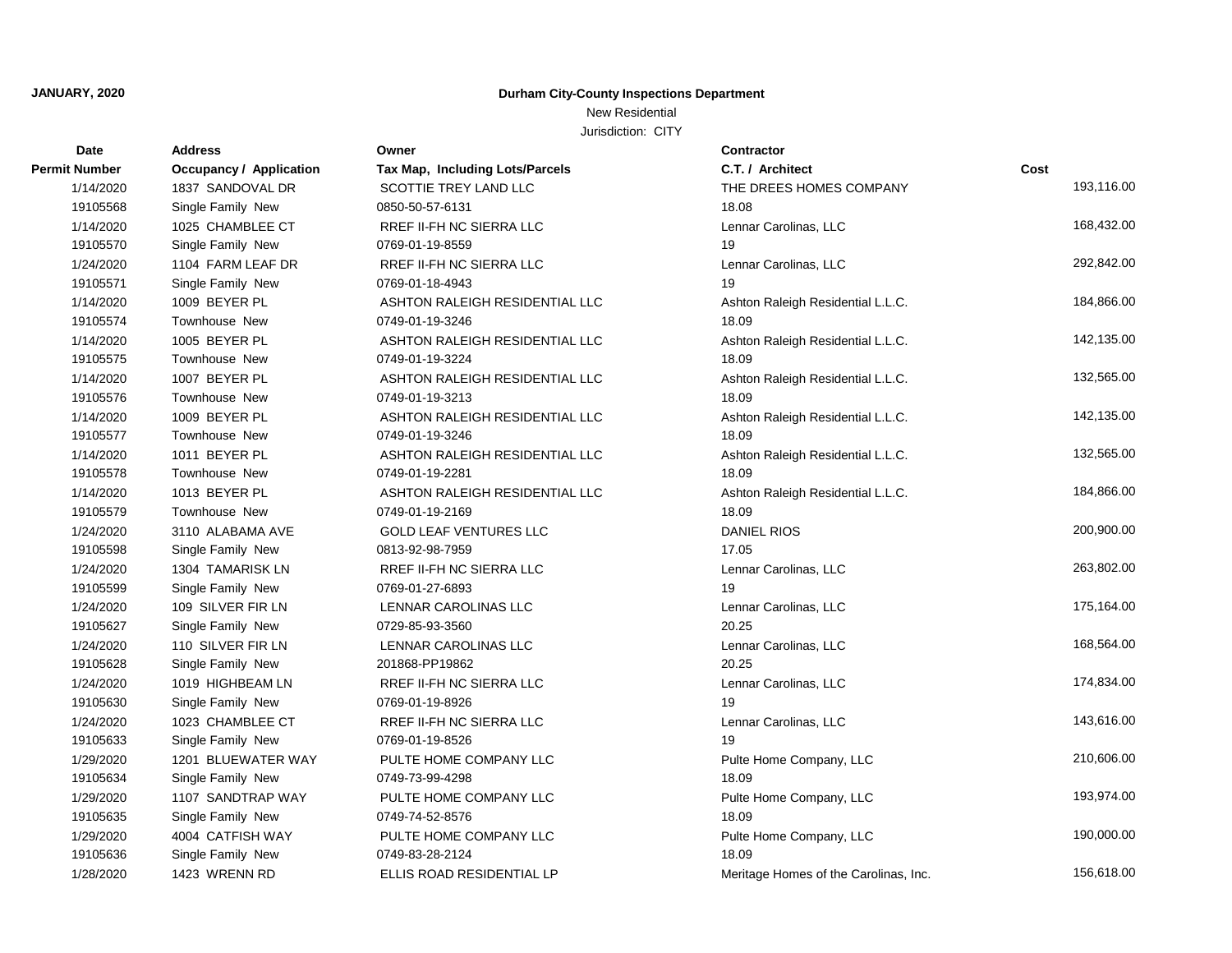# New Residential

| Date                 | <b>Address</b>                 | Owner                                  | <b>Contractor</b>                     |            |
|----------------------|--------------------------------|----------------------------------------|---------------------------------------|------------|
| <b>Permit Number</b> | <b>Occupancy / Application</b> | <b>Tax Map, Including Lots/Parcels</b> | C.T. / Architect                      | Cost       |
| 19105638             | Single Family New              | 0749-01-38-9334                        | 18.09                                 |            |
| 1/24/2020            | 1306 TAMARISK LN               | RREF II-FH NC SIERRA LLC               | Lennar Carolinas, LLC                 | 245,153.00 |
| 20100003             | Single Family New              | 0769-01-27-7852                        | 19                                    |            |
| 1/28/2020            | 4 HEISS ST                     | ELLIS ROAD RESIDENTIAL LP              | Meritage Homes of the Carolinas, Inc. | 161,040.00 |
| 20100012             | Single Family New              | 0749-01-38-7701                        | 18.09                                 |            |
| 1/24/2020            | 1001 CRESTED JAY DR            | STANLEY MARTIN COMPANIES LLC           | Stanley Martin Companies, LLC         | 356,070.00 |
| 20100013             | Single Family New              | 0800-69-50-5264                        | 20.17                                 |            |
| 1/28/2020            | 411 MORREENE RD                | <b>CIMLAND LLC</b>                     | CIMARRON CAPITAL, INC.                | 100,584.00 |
| 20100018             | Single Family New              | 0812-25-67-1131                        | 17.06                                 |            |
| 1/28/2020            | 1204 HAVENWOOD LN              | EPCON ANDREWS CHAPEL LLC               | EPCON COMMUNITIES CAROLINAS LLC       | 320,100.00 |
| 20100026             | Single Family New              | 0769-04-64-0120                        | 19                                    |            |
| 1/27/2020            | 312 BEDIVERE LN                | LENNAR CAROLINAS LLC                   | Lennar Carolinas, LLC                 | 154,770.00 |
| 20100063             | Single Family New              | 0851-29-71-6501                        | 18.06                                 |            |
| 1/27/2020            | 1019 RED ROCK DR               | SCOTTIE TREY LAND LLC                  | THE DREES HOMES COMPANY               | 284,724.00 |
| 20100064             | Single Family New              | 0850-60-18-6135                        | 18.08                                 |            |
| 1/27/2020            | 405 MORREENE RD                | <b>CIMLAND LLC</b>                     | CIMARRON CAPITAL, INC.                | 169,422.00 |
| 20100065             | Single Family New              | 0812-25-68-2640                        | 17.06                                 |            |
| 1/27/2020            | 1025 JANISKEE RD               | ELLIS ROAD RESIDENTIAL LP              | Meritage Homes of the Carolinas, Inc. | 221,298.00 |
| 20100069             | Single Family New              | 0749-01-29-1813                        | 18.09                                 |            |
| 1/27/2020            | 1803 WRENN RD                  | ELLIS ROAD RESIDENTIAL LP              | Meritage Homes of the Carolinas, Inc. | 183,942.00 |
| 20100071             | Single Family New              | 0749-01-38-5952                        | 18.09                                 |            |
| 1/27/2020            | 111 SILVER FIR LN              | LENNAR CAROLINAS LLC                   | Lennar Carolinas, LLC                 | 158,664.00 |
| 20100106             | Single Family New              | 0729-85-93-7327                        | 20.25                                 |            |
| 1/28/2020            | 116 MARIETTA WAY               | M/I HOMES OF RALEIGH LLC               | M/I HOMES OF RALEIGH LLC              | 168,498.00 |
| 20100119             | <b>Townhouse New</b>           | 0769-61-40-9777                        | 19.00                                 |            |
| 1/28/2020            | 118 MARIETTA WAY               | M/I HOMES OF RALEIGH LLC               | M/I HOMES OF RALEIGH LLC              | 149,000.00 |
| 20100120             | <b>Townhouse New</b>           | 0769-61-50-0489                        | 19.00                                 |            |
| 1/28/2020            | 120 MARIETTA WAY               | M/I HOMES OF RALEIGH LLC               | M/I HOMES OF RALEIGH LLC              | 146,520.00 |
| 20100121             | <b>Townhouse New</b>           | 0769-61-50-1269                        | 19.00                                 |            |
| 1/28/2020            | 122 MARIETTA WAY               | M/I HOMES OF RALEIGH LLC               | M/I HOMES OF RALEIGH LLC              | 168,498.00 |
| 20100122             | <b>Townhouse New</b>           | 0769-60-59-2991                        | 19.00                                 |            |
| 1/28/2020            | 612 COURTSHIP CV               | AV HOMES OF RALEIGH LLC                | TAYLOR MORRISON OF CAROLINAS, INC.    | 212,225.00 |
| 20100126             | Single Family New              | 0748-94-59-3268                        | 20.28                                 |            |
| 1/29/2020            | 1434 GRANGERFORD CT            | AV HOMES OF RALEIGH LLC                | TAYLOR MORRISON OF CAROLINAS, INC.    | 240,725.00 |
| 20100141             | Single Family New              | 0748-83-86-9523                        | 20.28                                 |            |
| 1/29/2020            | 905 DASHWOOD DR                | AV HOMES OF RALEIGH LLC                | TAYLOR MORRISON OF CAROLINAS, INC.    | 213,510.00 |
| 20100155             | Single Family New              | 0748-94-07-4524                        | 20.28                                 |            |